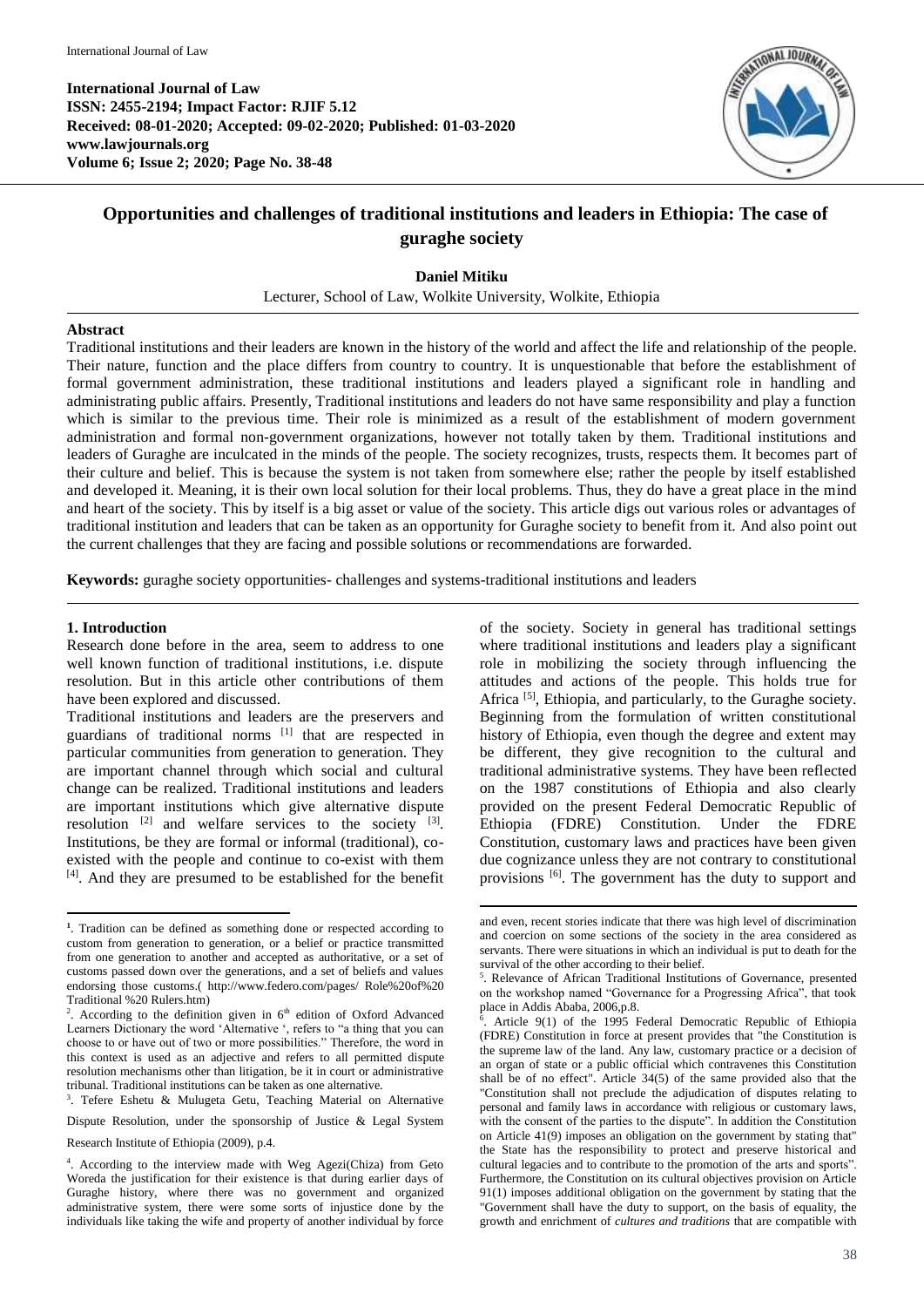encourage the function of cultural and traditional institutions that are relevant to the society unless otherwise they are contrary to basic human and democratic rights provided in the constitution. The formal court system allows any conflicting interests or cases to be settled by the traditional institutions and leaders as far as the involved parties show their agreement to be governed by the local by-laws in written form. This works for civil cases and petty offences, but for grave offences they can reconcile save to formal court decision. Reconciliation between the accused and the injured parties in case of grave crimes serve as one ground for extenuating circumstance or reduction of penalties. However, a party can bring the case to the formal court when not satisfied.

These shows, still now, customary norms, traditional practices and institutions are sources of law in some subject matters. It cannot be said that they are totally ignored and marginalized <sup>[7]</sup>, rather it seems some sort of recognition have been given to their function and relevance [8].

In Guraghe socio-cultural setting, the inter-generationally transferred institutional systems have been shaping and determining the behaviors of individuals and groups. Some of these institutions have been strong enough to influence social systems and are sources of social capital. However, these institutions lack due attention and recognition or their advantages not well exploited. Now a days, following the

8 . As per Article 37 of the FDRE Constitution, courts are the primary institutions empowered to settle disputes, but by no means are the only institution with adjudicative power. Article 78(5) of the FDRE Constitution provides that "Pursuant to Sub-Article 5 of Article 34 the House of Peoples' Representatives and State Councils can establish or give official recognition to religious and customary courts. Religious and Customary courts that had state recognition and functioned prior to the adoption of the constitution shall be organized on the basis of recognition accorded to them by this constitution". And Article 34(5) of the same Constitution provides that "This constitution shall not preclude the adjudication of disputes relating to personal and family laws in accordance with religious or customary laws, with the consent of parties to the disputes. Particulars shall be determined by law". In addition Article 14(2)(m) of Charities and Societies Proclamation No.621/2009 give recognition for the promotion of conflict resolution or reconciliation through the establishment of charities and societies.

strengthening of the formal system (specially, government institutions), certain loss of institutional recognition to traditional institutions including leaders is being observed. Not giving them due recognition could imply loss or erosion of associated benefits, knowledge, values, loss of social capital and can result in making the social system fragile, among others.

The traditional institutions and leaders are in a better position to influence the people compared to the formal system as there is spiritual and moral values associated with the traditional institutions and leaders. In cases where the state fails to fix certain social issues, the traditional institutions and the traditional leaders used to take actions without discussing with the officials indeed, for example, the traditional institutions and the traditional leaders determine the fine levels of common malpractices, costs and mechanism of marriage and funerals, which were very much costly to the society. Next, methods of conflict resolution, rules and procedures followed by the elders and leaders of traditional institutions together with the roles that traditional institutions and leaders do play and the challenges they are facing are presented.

## **2. Methods of conflict resolution, rules, procedures, and organizational structure**

**2.1 Methods of conflict resolution, rules and procedures** This section answers questions with regard to the basis for the decision of traditional elders and leaders in the course of settling disputes that arise in the society. It assesses whether or not there are rules, procedures and guiding principles to

direct their action in the process of settling disputes? This includes both the substantive and procedural rules as well. Since traditional institutions are informal and as their name indicates, they are not expected to have a comprehensive, well organized and formal written rules and procedures. Traditional institutions existed before the establishment of

government, formal laws and developed education [9]. In earlier times, the elders, representing different sections of the society, gather together to discuss on their problem and pass on various decisions. The elders, after decision, go back to their localities and implement it uniformly. The discussions and decisions at their gathering become a rule and guiding principles for the society. The interpreters are the known elders called judges. If there is a new thing and difficulty, again they do have a fixed meeting date and place to pass decision and settle disputes. The rules and guiding principles transferred from generation to generation orally. The son succeeds the judgeship from his father and continues like that. For long time in the past, the discussions and decisions were not reduced in to written form. Now a day with the help of educated members of the society, 16 years before (in 1998), the western parts of the society (Sebat-Bet Guraghe) reduced their customary rules and guiding principles called 'kitcha' in to writing and published. However, unlikely, the eastern part of the society did not reduce their customary rules called 'Sodo Gordena sera' in to writing and get published. This all is in relation to the substantive rules that define the basic rights and duties. Like the substantive rules, still the procedural rules such as methods of application by the complainant, the defense and

fundamental rights, human dignity, democratic norms and ideals, and the provisions of the Constitution".

<sup>&</sup>lt;sup>7</sup>. Article 3347(1) of the 1960 Ethiopian Civil Code provides the following: "unless otherwise expressly provided, all rules whether written or *customary* previously in force concerning matters provided for in this Code shall be replaced by this Code and are hereby repealed." However, this does not mean that the applications of customary laws are totally abolished by these new enactments. Rather they are legalized in a sense that the codes recognized the importance of customary norms of the society in two ways. One: by directly incorporating the prevalent customary norms in the codes like in the family, succession and property laws. On the other hand sometimes direct reference had been made to those customary laws of the society as long as they are not contrary to the prevalent laws, like formation of marriage and interpretation of contract. For instance Article 14 of the present Southern Nations, Nationalities, and Peoples Regional (SNNPR) State Family Code Proclamation Number 75/2004 recognizes the conclusion of marriage according to the custom of the community in which a man and a woman live or belong or one of them belongs to. In addition, Article 1713 of the 1960 Ethiopian Civil Code provides the following: "the parties shall be bound by the terms of the contract and by such incidental effects as are attached to the obligation concerned by *custom*, equity and good faith, having regard to the nature of the contract."And the SNNPR Land Use Proclamation No.110/2007 mandatorily urges the courts to refer land cases to Committee called land use committee before hearing land disputes before court. Most of the time and the majority of the members of the committee are leaders and elders of traditional institutions at that specific place or district. This is because it is believed that leaders and elders of the traditional institutions do have the knowledge of the source of conflict, to which the land belongs and the disputant parties accept mostly the solution proposed by them.

**<sup>.</sup>** 9 . Yirga Gebre Direta(Azmatch), Participatory Conflict Management/Resolution Mechanisms(The use of Elders in the Guraghe zone)(Draft),Sponsored and Financed by Peace and Development Committee, November 2007,Addis Ababa,Ethiopia,P.9.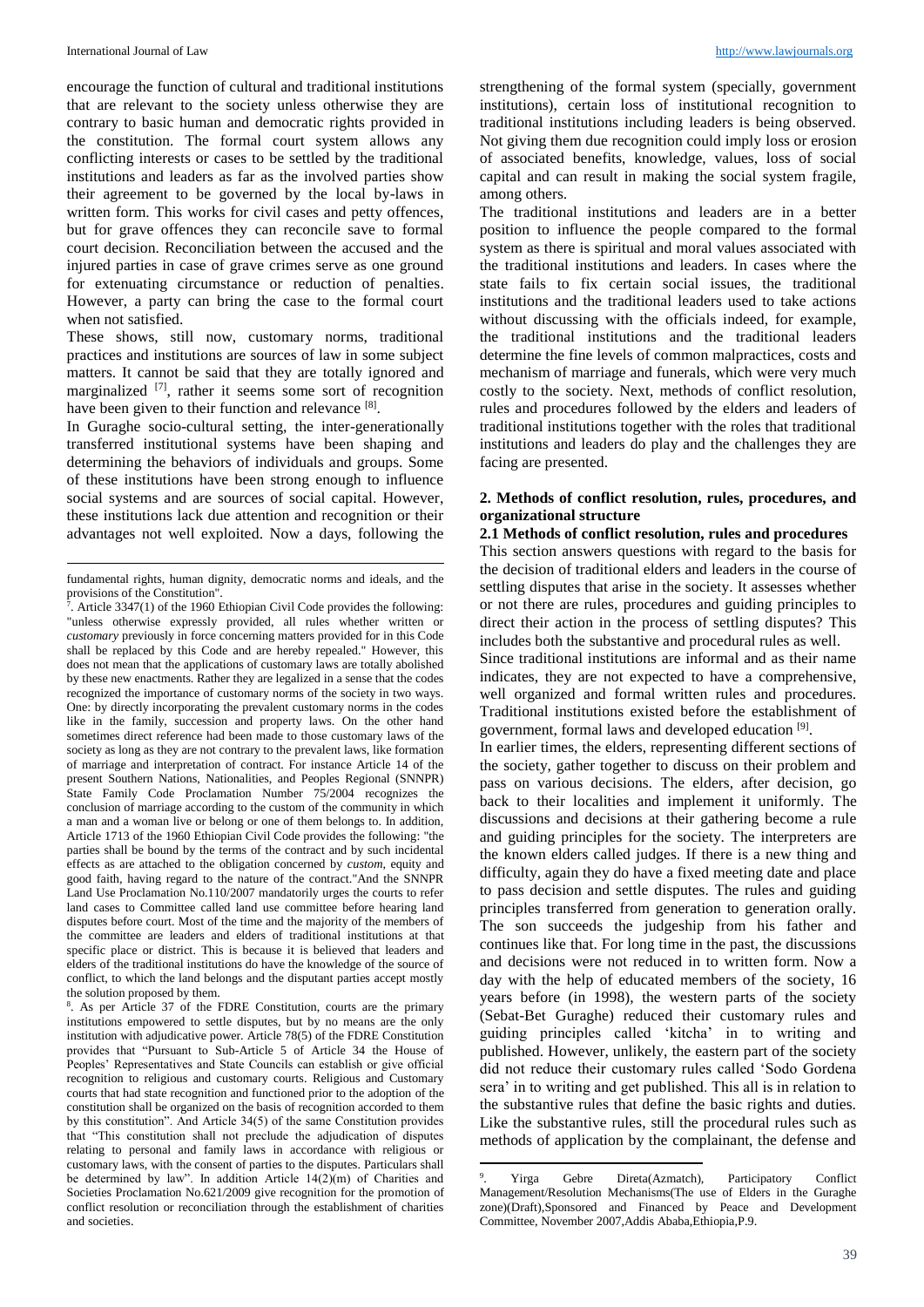hearing procedures, procedures of production of evidences and traditional techniques of finding the truth are not published both in the western and eastern part of the society. However, this does not mean that the substantive rules do not provide some procedural rules within it. For instance the western published substantive rule on chapter 13 beginning from Article 26 provides some procedural rules with regard to traditional oath (traditionally called *'Gurda'*) that is going to be made by the parties and witnesses, the structure, hierarchy and jurisdiction of the traditional institutions at different level, and with regard to the place and time of meeting to entertain cases and settle issues.

Even if the basic rules and guiding principles have been reduced in to writing, still the detailed interpretations and applications remain within the minds of elders who got the knowledge and the skill through oral transfer from their ancestors.

Thus, it can be said that the traditional institution leaders and elders base their decision on customary rules transmitted orally from generation to generation, except with recent (1998) publication of the basic customary rules of the western Guraghe<sup>[10]</sup>.



**Fig 1:** shows the moment of presentation of cases by parties to the traditional leaders at the supreme (*Yejoka*) level.

## **2.2 Place and Time of Meeting**

1

Traditional leaders and elders at different levels do have known and almost fixed meeting places. Both at the local and higher level, they do have fixed meeting places. On some occasions they conduct short meetings in public institutions like schools and religious places such as churches.

Some of the known places of meeting of traditional leaders and elders are *"Yejeweka"* (at the supreme level-situated in the Western part-*Sebat Bet* Guraghe-Cheha Woreda), *"Weshe"* ( at the higher or middle level- situated in the Western part-*Sebat Bet* Guraghe-Inemor and Ener Woreda), *"Desene"* (at the higher or middle level- situated in the Western part-*Sebat Bet* Guraghe-Eza Woreda), and also at the grass-root or lower level they do have meeting places.

However, *"Yejeweka"* is the well-known meeting places of the Western part-*Sebat-Bet* Guraghe at the supreme level like Supreme Court of the formal courts. A final decision is pronounced in this place. The known elders who represent the various sections of *Sebat-Bet* Guraghe gather together at this place and unsettled cases get their final decision and basic issues of the society get solutions at this very place. This place situated in Cheha Woreda and far around 10km

from the Woreda town- *Emdibir*. Now at this time, because of transportation and other facility problems, many meetings are being conducted in the town-*Emdibir*, not on the historical place-*"Yejeweka"*.



**Fig 2:** The historic meeting place of leaders and elders of Sebat-Bet Guraghe traditional institution called *"Yejeweka"*.

Concerning time of meeting, leaders and elders of traditional institutions do not have a fixed office building and office hours to the society. Formal courts open their offices and entertain cases day after day except weekends and holidays. Like formal courts, traditional institutions do not have offices to open and entertain cases day after day. However, this doesn't mean that leaders and elders of traditional institutions do not accept any applications from an aggrieved party or a member of the society. They accept applications at any time even in weekends and holidays. At any time where ever it is the elders hear the complaint, can be said as oral application, and schedule it to the meeting at the local level (known place) or the complainant appear in person and bring his case live on the fixed meeting time and place at the grass-root or local level. The next meeting date will be fixed on this meeting on the same place. The same trend is followed at the higher (middle or Woreda) level and supreme level - *"Yejeweka"*.

#### **2.3 Structure and Organization**

1

Traditional institutions do have their own structures and organizations that begin from the grass-root level at the subclan, in the middle (higher) level at the clan or woreda level, and ends at the supreme level, the constituents of which are representatives of different sections of the society, entertain appeal cases, decide important issues that concern the society as a whole, amend rules, make new laws and the like.

The organization of traditional institutions in the western and eastern parts of Guraghe is almost similar. In the Western Sebat-Bet Guraghe, elders (leaders of specific subclan) at the first instance level handle cases at the grass-root levels on matters arising at the lower level from the same sub-clan. Members of the same family at the sub-clan level bring their cases to the local elder or leader called *Yetib-Dane* [11] . The local leaders try to settle issues that arise from the same family or sub-clan at the local level. The traditional setting at this level in the eastern Sodo Guraghe is called *Yebeteseb Shengo*. They do have locally known place and scheduled time to resolve conflicts and to discuss

<sup>&</sup>lt;sup>10</sup>. The by-law-'Kitcha', after it was endorsed by 8 bigger families of the Sebat-Bet Guraghe society, was first published in 1998. The by-law has 16 chapters and 43 articles. Now a day, amendment provisions form part of the by-law.

<sup>&</sup>lt;sup>11</sup>. A traditional judge or leader of a sub-clan in particular area. Different types of traditional judges have been defined under Article 29 of Sebat-Bet Guraghe Customary law called *Kitcha*.Those traditional judges who know and have experience of substantive and procedural rules of customary law called as *ye Kitcha dane* who sit at the supreme *Yejeweka* level.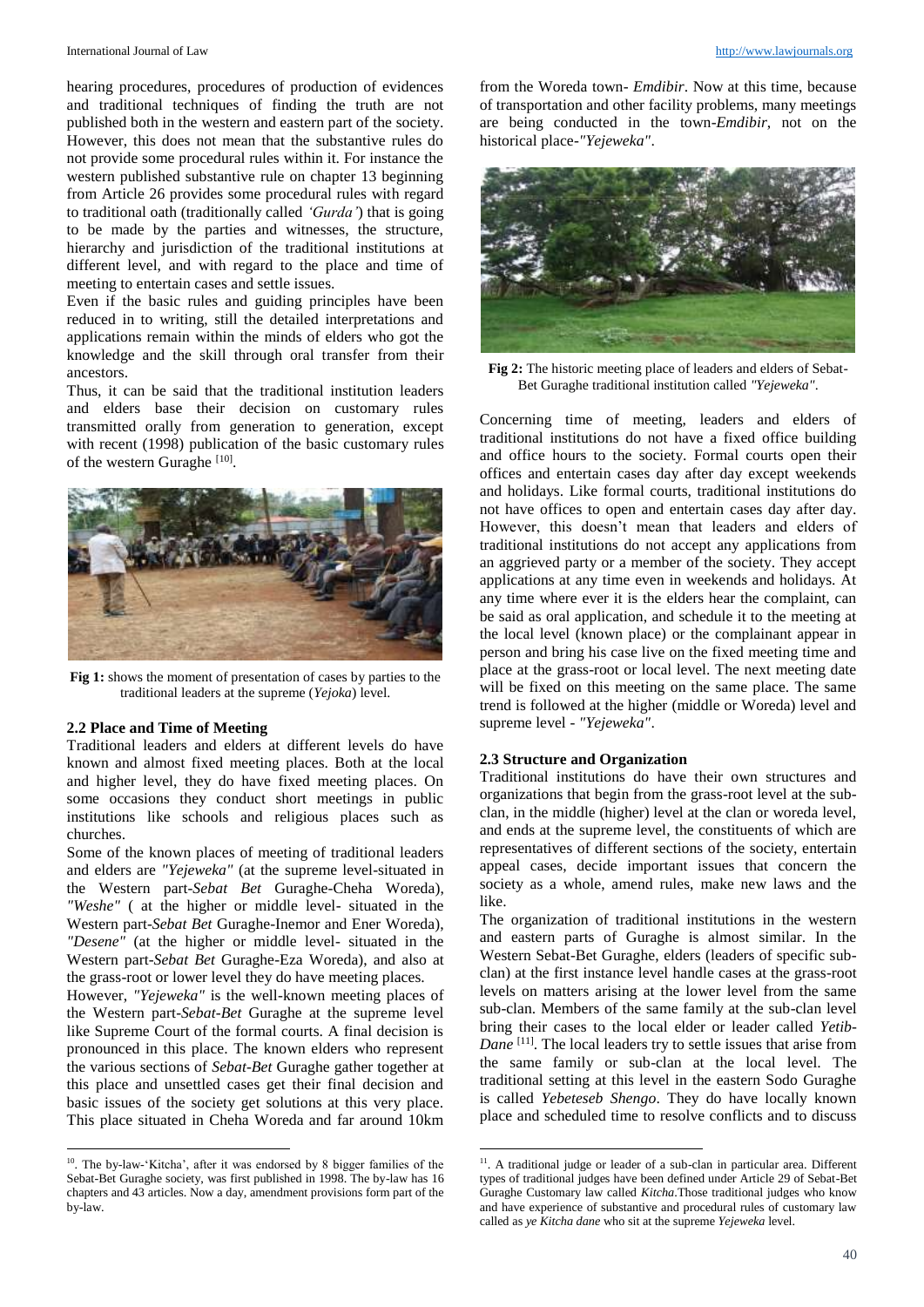on other issues that concern them.

Where the issues raised are broad and the concern of different sub-clans or the parties are from distinct sub-clans or locality, the matter is going to be handled by the elders and leaders represented from different sub-clans. At this level the leaders of the sub-clan gather together, settle conflicts and decide on issues that concern that section of the society. At this middle or higher or woreda level the appeals(any dissatisfied party) from the local level decision of the leader of sub-clan (*Yetib-Dane*) will be entertained and issues of that Woreda get solution. The traditional setting at this level in the eastern Sodo Guraghe is called *Yegordena Shengo* This level of organization does have similar status with high court of the formal courts of the judiciary organ. The examples of such kinds of settings in their local naming are: *Weshe*-Inemor and Ener Woreda, *Desene*-Eza Woreda, Emir Yekoterpa-Mihur and Aklil woreda, and other sections of the society gather at this level in the public school (Cheha people), in religious institutions (Church- Sodo people), and under big tree in other parts of the society.

At the supreme level, the Western Sebat-Bet Guraghe(Cheha, Gumer, Geto, Eza, Enemor and Iner, Mihur and Aklil, Abeshge), except Endegagn [12], representatives or leaders of respective localities(elected from each Woreda) gather together and handle appeal cases and decide issues of the Sebat-Bet Guraghe(Western Guraghe) as a whole. Their decision is final. Unlikely, now a day, such kind of structure is not common (the third-supreme level) in the eastern part of Guraghe that comprises Sodo, Meskan, and Kokir Gedebano (Welene) Woredas. However, sometimes they gather together to discuss and settle issues of the same concern  $[13]$ . They do not have one gathering system and place like the Western part Sebat-Bet Guraghe-*Yejeweka*. The final decision will be given at the Woredamiddle or higher level. The three sections of the society in the eastern part of Guraghe (Sodo, Meskan and Kokir Gedebano), each of them do have their own distinct customary law. Among them, the *Sodo Gordena Sera* or customary law only is reduced to written form, but not yet published like *Kitcha* (customary law of Western part of Guraghe).



**Fig 3:** Organizational structure of traditional institution of both Sebat-Bet Guraghe and Sodo Gordena.

1

#### **3. Relationship of Traditional Institutions and Leaders with Government Organs and Formal Laws**

Traditional institutions and leaders do have functional relationship with government offices. The writer founds out the relationship of the elders with formal government offices is much stronger in the West part of the society than the Eastern. Particularly, the traditional institutions and leaders (elders) do have a relationship with offices like courts, office of prosecutor, security offices, women and youth affairs offices and so forth.

In all parts of the society, the traditional institutions and leaders participate in time of preparation of the plan of activities of the year and give their suggestion and comment on the quarter reports of the offices of the justice department. On the planning stage there is a document known as *'citizen's charter'* [14] as a result of which traditional institutions and leaders are invited to participate and forward their comment so that they can work together. The justice department in order to minimize work load and for sustainable solutions to conflicts, they would rather prefer traditional institutions and the government prefers the case to be handled by the elders where the cases are not of grave offences. Mostly, for petty offences, crimes up on complaint and whose penalty is below 3 years imprisonment can possibly be settled by the traditional institutions.

Even for grave offences, after the sentence has been pronounced by the court, elders reconcile the offender with the injured and his family and also with the society as a whole for sustainable peace and security  $[15]$ . So, the prosecutor and the justice departments give training and create awareness to the elders and leaders of traditional institutions where their role is required to conform to the law of the country. The offices make the traditional institutions aware about the law and the area in which the function of the elders is required to go in line with rules and procedures of the country. In case of grave offences, if the offender by using traditional elders settles his case with the injured person and brings this to the court with his written application, the penalty will be mitigated or minimized, but he cannot escape totally from being penalized in case of grave offences like homicide, rape, abduction, and the like which are crimes punishable up on accusation.

The public prosecutors assist and give training to the leaders not to go against the law and violate the basic human rights and fundamental freedoms of human beings. The traditional institutions also have a direct link with the justice departments by supplying evidences in time when the prosecutors unable to get it and save the files from being closed because of lack of evidence. As a result, a number of crimes have been minimized in the area. They also work

-

<sup>&</sup>lt;sup>12</sup>. It doesn't include the traditional institution structure of Endegagn kifle Hizb/woreda of the society.They do have their own distinct structure and they do not participate in *Yejeweka*)

<sup>&</sup>lt;sup>13</sup>.*Ferez Agegne* of Meskan people in the eastern part of Guraghe is considered as supreme like *yejeweka* of western Guraghe.Sodo people also sometimes use this supreme traditional institution setting for issues of common concern.

<sup>&</sup>lt;sup>14</sup>. Meaning an agreement between the justice department and the citizens to work together.

<sup>&</sup>lt;sup>15</sup>.A special emphasis is given in case of homicide. Even if the formal court put the criminal in jail, the society and the penalized individual do not believe that the issue get final solution. To get final settlement, it has to go through traditional procedures and beliefs. After the involvement of elders, traditional ceremony and compensation made through traditional procedure and laws, that the issue will get final settlement. Now a days the compensation that is going to be paid to the families of the injured for first degree homicide (traditionally called as *'mura'* ) reached to 80,000 Ethiopian birr as a result of decisions made by the covenants of 'Yejoka' by amending 30,000 Ethiopian birr compensation for blood provided in Article 24(1) of the customary law-'Kitcha'. However, previously in near past time (in time of Dergue regime-before 1991) it was 300 Ethiopian birr and dramatically increased since then according to the interview made with the elder Weg Agezi(Chiza) from Geto Kifle Hizb(Woreda).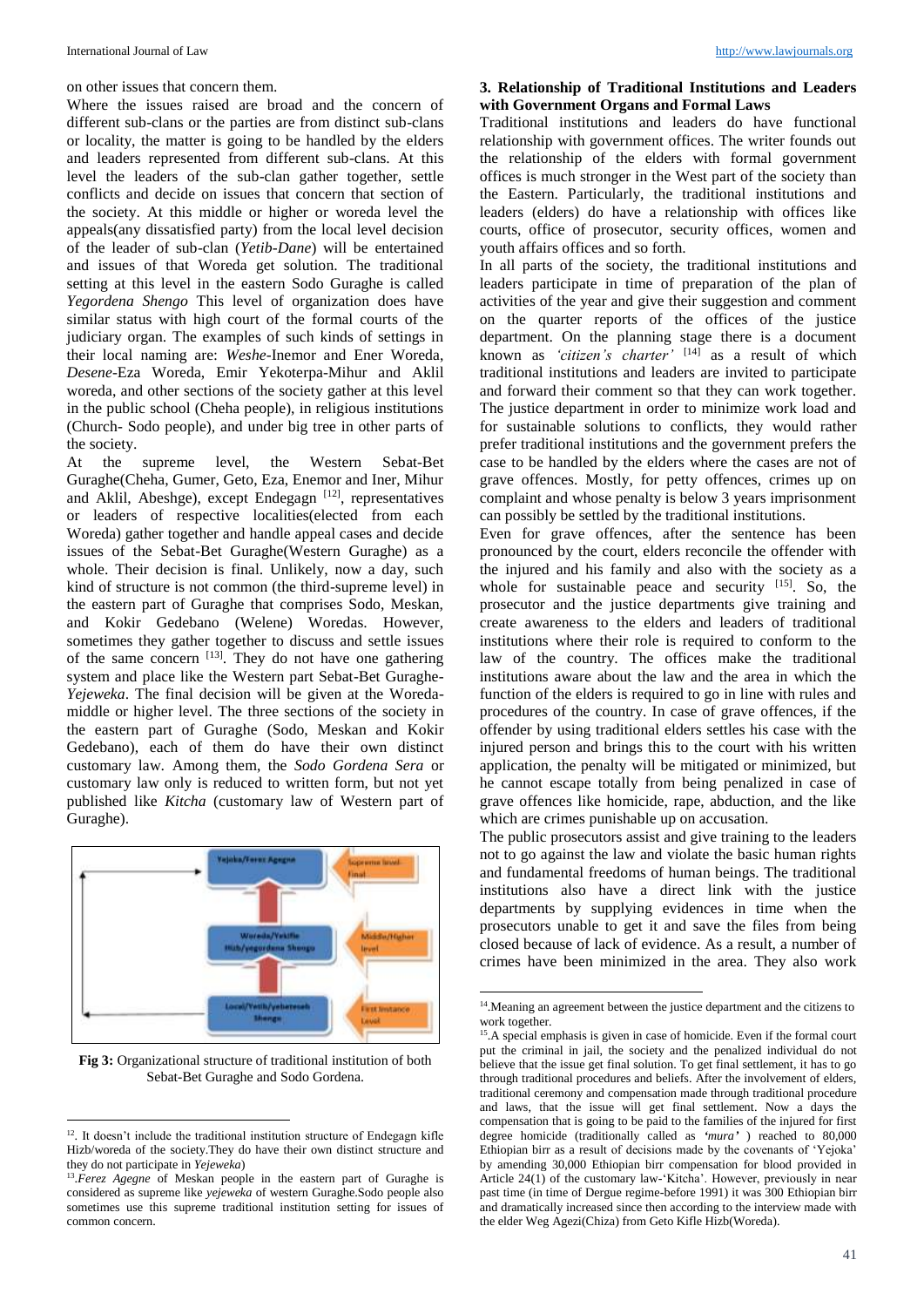with security and administrative offices to bring about peace and avoid insecurity.

Traditional institutions do have also functional relationship with courts. The judges of the courts refer cases like conflict within families, private neighbor, or other civil cases, and cases of petty offences to be settled by the elders of the traditional institutions up on the consent of both parties. As a result the work of judges of the court will be easier since they are assisted by the traditional institutions and leaders or members. This trend is known in the Guraghe society and their role is recognized by the offices that work with them.

They do have also functional relationship with women's affairs office of the government. The offices give training and create awareness to traditional institution leaders and members specially to respect women's equality, to send girls to school, on harmful traditional practices like female genital mutilation, abduction, and the like. The offices work first on the attitude of the elders and then after they discourage such harmful practices by teaching the society in their grass-root level gathering and stand beside government offices. The government officers do have strong acceptance if they go with known elders and leaders of traditional institutions of the specific area.

The same is true with Youth affairs offices. Through elders and leaders of traditional institutions, youth affairs offices transmit message to youths of the society. In the meeting with youths, the elders will be invited and urge the youngsters to attend schools, love work and hate theft and free from any drugs (addictions). The elders at the individual level and also in their gathering advise the youngsters to be good and responsible citizens. Thus, elders are the strong hands of the Youth affairs offices. However, the offices are not doing in well organized and planned manner with traditional institutions. This is a little bit strong with courts and justice departments and security offices.

At last the traditional institutions should not be in conflict with basic laws and fundamental human rights provided by the laws of the country. It should not be in conflict with the Federal Democratic Republic of Ethiopia (FDRE) Constitution. If they conflict with it, their practice is null and void <a>[16]</a>. The preamble of Western Guraghe Customary Law-Kitcha assures the conformity of the customary rule with the FDRE Constitution and provides that the traditional institutions work in accordance with the principles of the Constitution. Mainly, traditional institutions work on the area of family, personal, and petty offence cases up on consent of the parties and in line with the basic laws of the country for other issues concerned. Practically, some conflicts with the formal rules and offices of the government are expected. We will see this point in the following part.

#### **4. Major Roles of Traditional Institutions and Leaders**

When we mention first about traditional institutions and leaders, what comes at first impression to our mind is that their role in conflict resolution. In the Guraghe society, historically, the existence of traditional institutions and leaders have been justified because to avoid injustice as a result of taking the property and wife of individuals by aggressive and violent persons. In order to correct these incidents, traditional institutions have been established. Thus, in the case of conflict between individuals, groups, clans, and sub-clans and within the family they do have big

1

role in settling it especially in the matters like land, homicide, conflicts between families or husband and wife. There are crimes and conflicts that are common in the Guraghe society that needs the intervention of the elder members and leaders of traditional institutions. Such crimes and conflicts, ranging from minor or petty offences to grave offences include: conflict over using and grazing of land, removal of border stones or signs, irrigation water, murder, theft, conflict between group of individuals, conflict within family, abduction (girl or women), destruction of property, burning of homes, and rape. Among the list of the above crimes and conflicts, the most serious and repeatedly attract the attentions of the elders and leaders of traditional institutions were land issues, burning of homes or property, murder, especially the youths steal chat, chew it and get drunk and then insult and beat other individuals. Problems with regard to family include divorce, succession, discrimination against women to inherit and own property especially land are also prominent. The elders and leaders together with the government officials were busy of handling such kind of issues in the society.

In relation to the above, traditional institutions and leaders are better in finding out the truths and evidences for appropriate decisions at the time the crime is committed and the actor is not known like in the case of homicide, theft, robbery, burning of property and also in the case of conflict on land and related matters, they know to whom it belongs. Their decision is not absurd rather un doubtfully with unequivocal evidences reach in to fair decision and the solution they give is long lasting, accepted by the parties and without any reservation and satisfy both parties, reconcile them and bring them to their previous societal position to live together in co-operation and harmony (particularly in the cases of land and homicide).

Better than formal courts, traditional institutions and leaders arrive at the truth and find evidences to reach at sound decisions. Formal courts decide most of the time in favor of one party and/or the other will be dissatisfied. The formal courts do not reconcile and satisfy both parties and do not bring both parties back to their previous societal position. And the solution or decision given by the traditional leaders is being implemented, accepted and respected better by the society than the decision given by the formal court or judges.

For example, if the conflict is on land, the traditional elders mostly know well about the historical background to whom it belong, the source of conflict since they live within the society. The truth is not concealed from them. Thus, they will give appropriate decision unless they become biased. It seems as a result of which that the Southern Nations, Nationalities, and Peoples Region Rural land Use Proclamation No.110/2007 recognized elders to have decisive role in the process of determining to whom the land belongs to <sup>[17]</sup>. While the writer collects data in one of the study areas i.e. Cheha Woreda, a conflict on land has arisen and a group of persons affected by it. This conflict becomes

**.** 

<sup>16</sup> . Article 9(4) of the FDRE Constitution (1995)

<sup>&</sup>lt;sup>17</sup>.Article 12(1) of Proclamation No.110/2007 provides that when dispute arises over rural land holding right, the case shall be brought to kebele land administration committee. The committee shall let the dispute be resolved by negotiation and arbitration through local elders set by the choice of the two parties. Any party dissatisfied by the decision of elders can appeal to the ordinary court that extends from the first instance court to the Supreme Court cassation division of the region and Federal as well. '*Kebele*' means a place that indicates a particular district.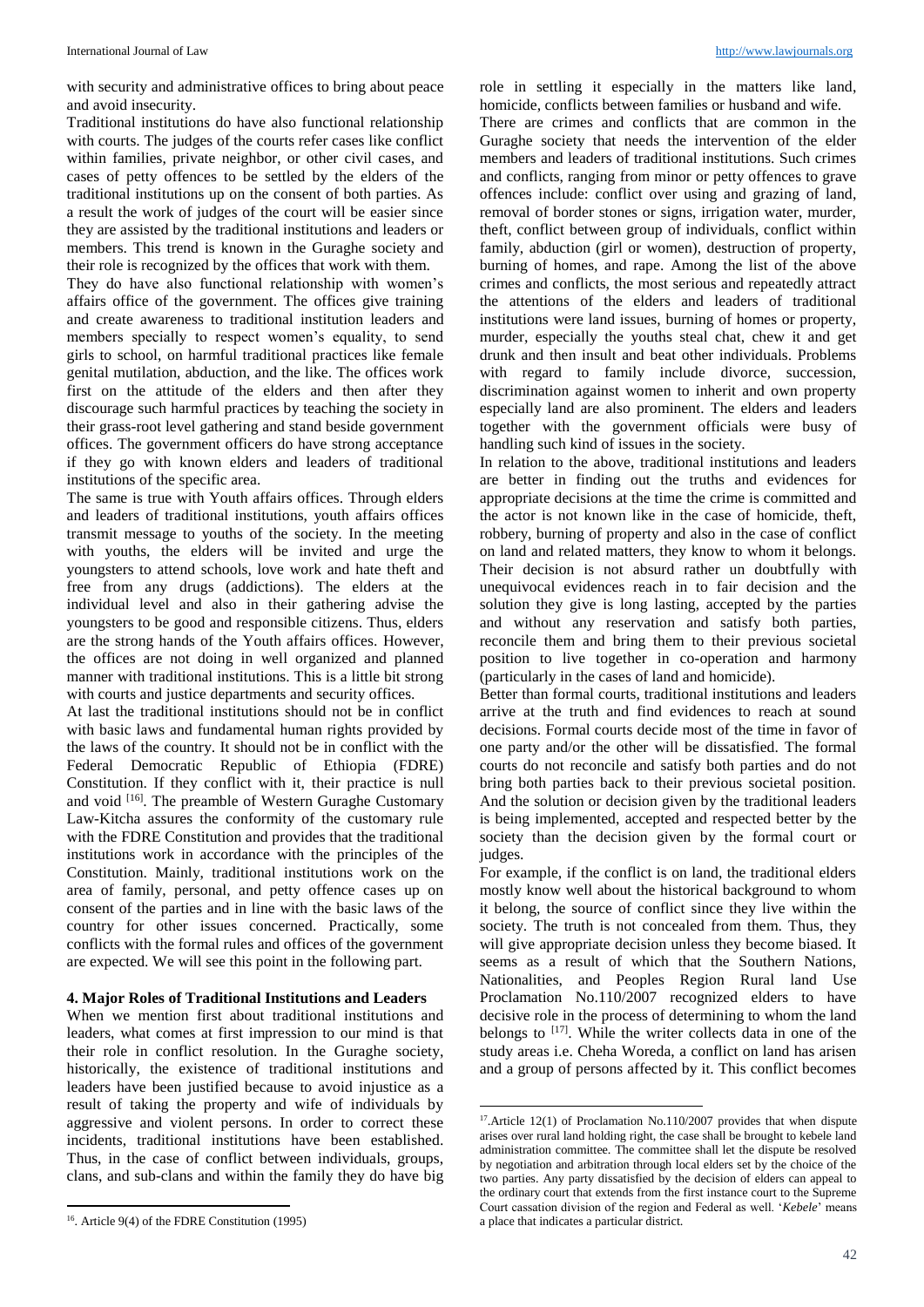the issue of the society at that district and government officials. The officials from different sectors of that Woreda go with the elders to settle the dispute. Finally, the elders handled the case and settled it successfully.

In addition, traditional institutions and leaders do have a big role in cases involving homicide. Their role is magnified in this particular crime which is considered as a grave crime in the society. For whatever reason, it is unacceptable. If an individual killed a human being whether intentionally or driven by any motive or negligently or on self-defense [18], the elders take up the case immediately. The moment they have got an information about the murder, they immediately go to that place and urge the criminal and his family to leave their living place called '*Heterat'* and stand between the families of the suspect and the injured to avoid further killing and conflict. The elders will select individuals from both sides to form a committee that will assume same traditional responsibilities in the process of settling dispute and avoiding further measures from being taken by the families of the injured against the killer and his families as revenge. If the killer is not known the leaders follow traditional way of finding out of the criminal. The families of the suspect will give an oath on behalf of the suspect that he did not commit the crime by their own traditional belief. If the suspect denied the fact and his family are sure about it, they will give their words to the elders who handle the case and they guarantee or protect the suspect. However, if the family suspects or knows about the actor is that person they will not give an oath on false grounds because they fear a curse by their own belief that it is not good for that family and next generation connected to supernatural power? Thus, they will tell the truth and give their testimony to the elders. The two families enter in to oath which is traditionally known as *'Gurda'* which binds them to the oath and one refrain from taking a negative measure against the other. It is prohibited to break the oath and the elders follow the situation carefully. If anyone breaks the oath, the traditional institutions leaders will give a verdict on that. Mostly, nobody violates that rule <sup>[19]</sup>. Therefore, the traditional leaders play a prominent role in minimizing further crimes at that moment and also reach at the truth through their own traditional methods and the people also respect the oath and fear the consequence (curse) if they do not tell the truth especially in the cases of homicide.

Traditional leaders give the solutions on the spot before the problem is spread and aggravated to the other place. In terms of accessibility they are better than formal courts. Traditional leaders handle cases most of the time successfully and will restore peace in the area. They are skillful and accepted by the society. Especially the leaders at the grass root level have a big role for the continuance of the family and non-occurrence of divorce.

Traditional institutions and leaders also assist the formal justice sector by minimizing case load. They will settle matters before they go to the justice sector and formal courts. As a result they will minimize cost in time and money. Locally, at their own place, parties get solution and settle without incurring much cost in terms of money and time. Mostly, as compared to formal courts, a solution will be given by the leaders promptly and with minor costs.

Traditional institutions and leaders do have roles beyond conflict prevention and dispute settlement. The traditional leaders are trusted and accepted by their people like in promotion of education, work, and health care activities, and other development endeavors. Such welfare activities as construction of roads, bridges, Schools, health centers and the like by urging the people including business men and the like, who live outside the region like Addis Ababa, capital city of Ethiopia, to contribute what they have in terms of money, labor and skill. They urge the youngsters to learn and love work rather than wasting time on drugs and dependent on the family. Highly discourage harmful traditional practices that affect their health. They prohibit marriage without taking HIV/AIDS test. Discourage also favorable situations that make youngsters to engage in for unsafe sex in time of wedding ceremony. They urge the youngsters not to engage in and form a family without getting information one on another unknowingly so as not to result on prompt divorce. There is a saying in the eastern part of the society (Sodo) '*kli-kla'* (meaning let us move far from family) that means the teenagers (male and female) without due consideration to the consequence of marriage, they leave their family and go somewhere else and form a family of their own. After some time they get divorced. The elders educate them to be cool and consult their family. They also educate individuals not to waste resources (money, time, labor, etc) in case of wedding and funerals. Therefore, they do have a big role in building the society positively and avoiding harmful practices.

## **To sum up, traditional institutions and leaders do have the following roles**

- 1. they resolve disputes
- 2. they support and assist the formal justice system-e.g. by reducing case load and provision of evidences
- 3. they promote education, work, health care and other development activities-e.g. build roads, bridges, schools, health centers, etc
- 4. they prevent and avoid harmful practices like genital mutilation, finger cutting, abduction, intoxication, wasting of resources, sex before marriage, etc
- 5. they promote the development of good culture and language-e.g. theft does not have any place in the society, encourage speaking the local language
- 6. they promote co-operation and harmony, e.g through *'Ekub'* (Amharic word meaning saving to alleviate economic problem) and *'Edir'* (Amharic word meaning contribution for the time of funeral).
- 7. they give prompt decision
- 8. they are accessible
- 9. they minimize cost in time, money, labor, etc
- 10. they avoid revenge and replace co-operation and harmony

## **5. Major Challenges of Traditional Institutions and Leaders**

Traditional institutions are not without problems and challenges. The challenges and problems emanate either within themselves or outside like from the formal rules, government organs and from the society. They are not perfect and their functions are not without challenges and

<sup>&</sup>lt;sup>18</sup>. These three types or degrees of homicide considered as crime by the traditional institutions both in the eastern (Gordena Sera) and western (Yejoka-Kitcha) part of the society-we can refer it from Article 24 of the Western Guraghe Customary law-Kitcha.

<sup>&</sup>lt;sup>19</sup>. You can also refer it from Article 26(2) of the Guraghe Customary Law-Kitcha (1998).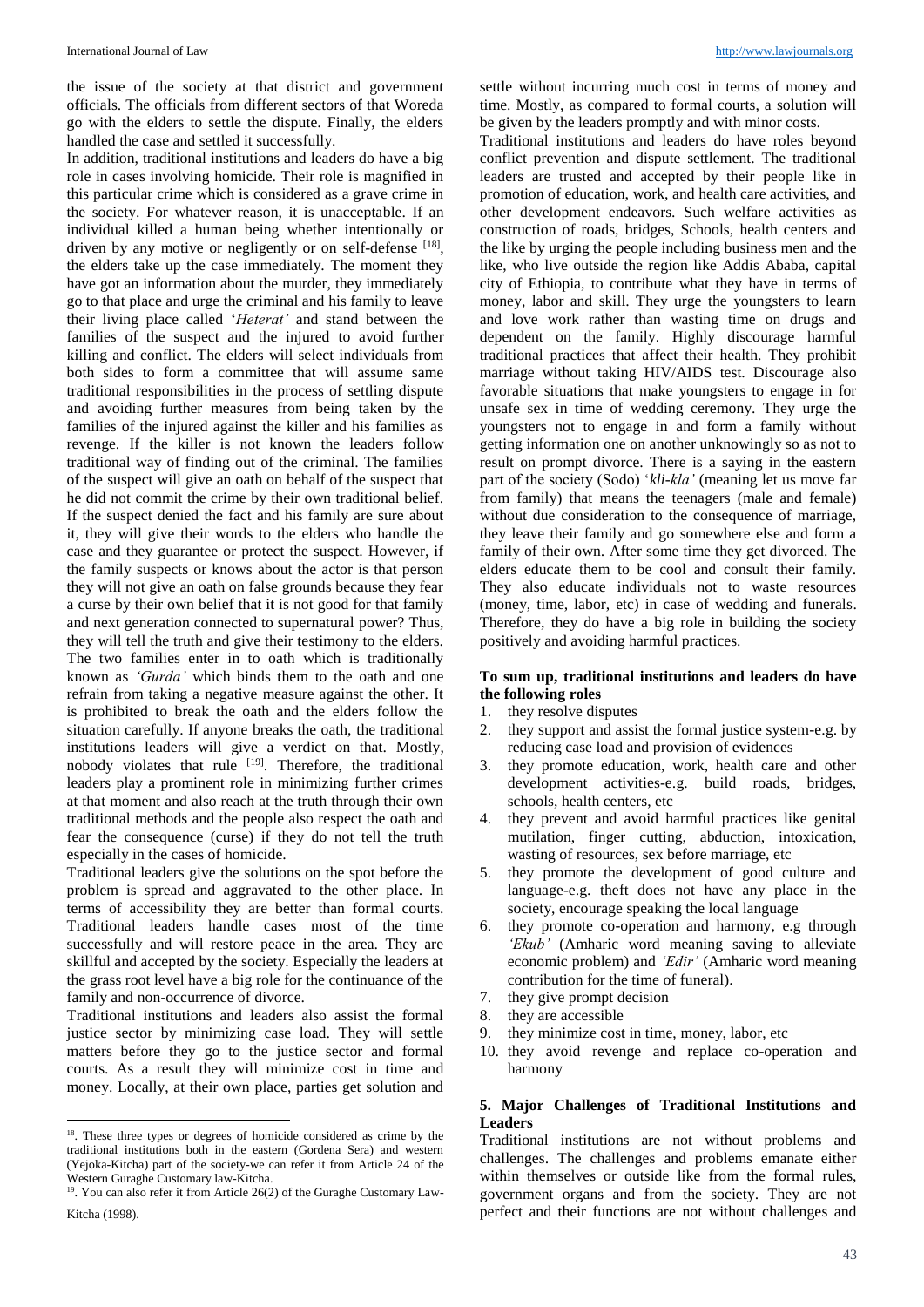problems. The major ones are discussed as follows:

- 1. They conflict with formal laws of the country, even though the preamble of the customary law-'Kitcha' provided otherwise. The elders and leaders of traditional institutions are not allowed to handle cases of grave offences. In earlier times traditional institutions all in all used to settle cases including grave offences like homicide. Now a day this power is totally reserved to the formal courts. Personal, family, petty offences, offences up on complaint and whose penalty is below 3 years imprisonment are only left for elders to reconcile up on full consent of the parties. However, sometimes elders try to handle grave offences and in this time conflict with law and formal government organs arise. At this time, when they are deprived of such power, elders will complain on government and as a result they will be dissatisfied. Thus, their claim is not legally founded.
- 2. Sometimes they work for the criminals not to be disclosed and corrective measures from being taken. They conceal evidences and make witnesses not to give their true testimony before police officers, prosecutors, or courts when they are deprived not to handle grave offences, or the offender is their relative/family/subclan. Even in case of grave offences, for example cases of traffic damages (car accident), they negotiate with both parties so that the injured will be compensated and reconcile with the injured and will not apply to justice department. As a result, they hinder appropriate and rehabilitative measures from being taken by the state machinery. The potential offenders will not be discouraged rather encouraged by the mentality that *'I will settle with the elders'*. Offenders get confidence and commit a crime since there are traditional elders that handle their cases after the commission of the crime. In the eastern part of the society, in case of abduction, the elders interfere and negotiate with the parties and urge the abductor to give some compensation or gift like cattle to the family of the abducted girl and then after make the act of abduction not to be reported to the police or justice department. Thus, they insist the crime of abduction not to be disclosed and corrective measures from being taken. As a result such crime will not be discouraged and will not be minimized.
- 3. Traditional institution leaders and members are sometimes not independent or neutral and they are biased. They do not treat parties equally. Like an advocate they will side or favor one party and do not stand impartially. They favor and advocate for the interest of one party may be their relative/family/subclan or they may side to the haves or rich party. Even they classify witness irrationally whether to be competent or not, for instance, do not admit the testimony of witnesses if they come from the discriminated sections of the society like classified as servants. Sometimes they demand money or gift from the parties. As a result they reach in to unjust and unfair decisions and parties will be dissatisfied and rather prefer the formal courts. There was a saying that in earlier times the known elders of the society, after they settle the conflict and give decisions, before they return back to their home, on the road to it, they sit down on the ground repeatedly three times because there was a

belief that it avoids a curse to their family and next generation if they give unfair and unjust decision. This act shows that the elders fear curse on them if they give biased decision. This day, some elders sometimes are not neutral and they are biased.

- 4. Sometimes, traditional institutions' leaders impose huge penalties or measures specified in the Guraghe customary law or above or more than the formal laws. By using their power and reputation, impose unfairly huge or high penalties or compensation for damage. They compel the poor farmers to sell their cattle (e.g. up to 4 cattle at once) and home and working materials as well. In this case the elders do so not to teach others rather they themselves have their own share and negotiate with the parties on that. As a result sometimes individuals do not want the cases to be referred or be handled by elders rather prefer courts and they tell courts '*do not let us go or stand before hyenas' (in Amharic* ለጅብ አሳልፋችሁ አትስጡን*)* [20] .
- 5. Sometimes traditional institution leaders act as autocrats and rigid. Elders want to handle cases of grave offences. In such a case, if the justice departments stopped them from doing so, they will accuse them and complain that they are interfering on their activity. Then they make the evidences to disappear and warn witnesses not to give testimony. And nobody gives testimony to the court if the elders tell them not to do so. The courts will be forced to close the files because of lack of evidences. However, after some days (shortly after the file have been closed) the elders gather together and they say that this is not good for us and next generation (specially in case of homicide) and by using their traditional methods i.e. *'Gurda'(*oath) promise for themselves and disclose everything by handling the case and settle the issue by their own. The closed file by the formal courts will get solution by elders. And even the elders do not want the individual parties to pass them and apply to the formal justice departments. If they do so, they will discriminate from any social activities. They do not respect the individuals consent and freedom.
- 6. Their penalty is not individualistic or private in nature [21]. The families who do not have any participation in the commission of the crime become part of the penalty and targets of the measures. The families together with the criminal will be compelled to leave their home up until the dispute is resolved and it is told to them return back [22] . So this is against the liberty and freedom of individuals.
- 7. The traditional institutions do not have space for women involvement. Women do not have role play or participation in the system. Even women by themselves cannot appoint or select a woman, but prefer a man to handle their cases. Women are not active in the system of traditional institutions, but they themselves do have

 20 . The meaning in Amharic language is called as *'Lejib Asalifachihu Atistun'*.

<sup>&</sup>lt;sup>21</sup>. Article 41 of the FDRE Criminal Code (2004) provides that punishments are not transmissible to another person. They operate to the benefit or to the detriment of solely of the person to whom it attach.

<sup>22</sup> .It is called '*Heterat' in the local meaning. It is* Defined under Article 26(3) of Guraghe Customary Law and it is a traditional procedure that obliges the disputant parties in case of serious conflict to stop from taking any measure one against another up until the date fixed by the elders in order to settle the case in calm way.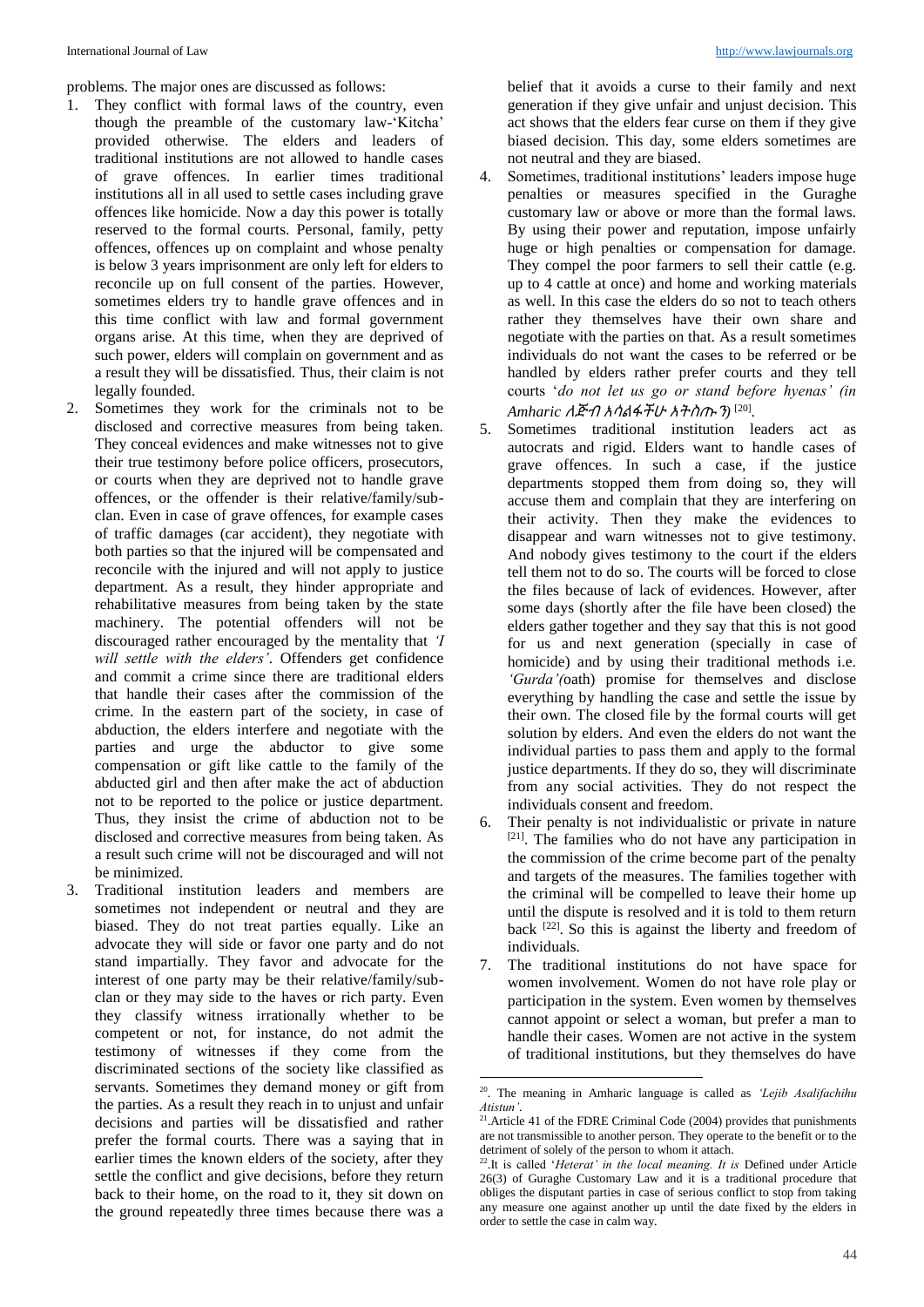respect for roles of them. There is a story of famous woman called 'Yekake Wurdiwet' in Mihur-Aklil Woreda-Cheza (Zermegne) rural district. She was a women's right activist in the society. She worked for the equal treatment of women in the society with men. She opposed discrimination. Now a day women's nondiscrimination is a guaranteed right by the Constitution and other laws of the country. So they can enforce by going to formal court even if the elders do not want to do so (sometimes the elders believe that females do not have to succeed equally with male especially land not because they misrecognize their equality but because of fear of continuation of sub-clan level generation. The fear materializes when a woman succeed land and get married to a man from another sub-clan. As a result of these events the land becomes the property of a subclan to which a man belongs).

- 8. Traditional institutions sometimes face a challenge from the religious institutions. Traditional institutions employ oath (locally called *'Gurda')* and follow cultural beliefs in the process of settling disputes (mainly in cases of homicide).However, these acts are forbidden by religion and so elders fall in confusion with it. Thus, elders raise it as a challenge [23].
- 9. Traditional institutions also face challenge from the government offices when the mechanism of dispute settlement goes against the formal laws and basic human rights and freedoms. In Eastern Guraghe, to some extent, the elders failed to publish customary law since their draft document loses acceptance and recognition by the individual government officers. From the government officer side they forgot the informal nature or characteristics of traditional institutions. They expect them always to go with formal laws and procedures of the government.
- 10. Traditional institutions face challenges as a result of shortage of budget and materials for their activities. They do not have any budget and support in terms of money and materials except some coffee, '*kollo*', and water to drink in time of meeting as a result of contribution made by voluntary individuals. Elders discharge their responsibility by their own expenses. They travel long places and cover transportation costs by their own.

#### **6. Conclusion and Recommendations**

Traditional institutions and leaders that exist in Guraghe zone mean a lot to the society. They are popular and deeply rooted in the minds of the society. Historically, they played a significant role in settlement of disputes particularly and overall impact on development of the area in general. This trend has also continued today with new situation. Still they have been given a big place and recognition by the society and by the formal government administration. Presently their role is not totally replaced by the government structure and administration. They contribute in the settlement of disputes, the promotion of social and economic development such as building bridges, road, school, water supply, health centers, and other uncountable contributions in the area of educating ethics and self-disciplinary matters.

The services of the traditional institutions and leaders could be better exploited if a harmony could be made with the governmental and non-governmental formal undertakings. Among others, development of a larger domain of institution that cross all local institutions or that makes all the institutions members as a coalition of them is suggested to add value. The benefit of coalition, when they do better at the higher level of the structure, could be evidenced with the Yejeweka (the Western Sebat Bet Guraghe traditional institution), the Guerdena Sera(the eastern Sodo Guraghe traditional institution), or others.

The traditional institutions and leaders could also benefit from modern communication system, personal leadership concepts to provide to the traditional institutions and the traditional leaders, or to identify special focus areas where the government could make comparative advantage and disadvantage with the traditional institutions and the traditional leaders. However, these traditional institutions could not benefit from formal studies on how to make their operation better.

The contributions of the traditional institutions should be given a credit and get recognition. It should be taken as a great opportunity by the society as a whole. We should capitalize on those real role or advantages of the existence of traditional institutions and leaders. On the other hand, individuals, groups, government and non-government organizations have to make financial and non-financial support in order to overcome the challenges so that they can scale up their contribution in bringing about peace and development.

The question that has to be addressed here is how to capitalize on the opportunities that tops on their major roles and use them positively. In order to capitalize on the opportunities and sustain their positive contribution the following recommendations can be taken as a home work by concerned individuals and bodies as well:

- 1. Recognition has to be given to the existence and positive contribution of traditional institutions' leaders and members by all members of the society, both young and old, as well as the government. They should not be marginalized since their advantage exceeds their disadvantage. The recognition can be expressed through developing positive attitude towards their contribution by the society especially young generation. This can be done through various awareness creation activities such as public discussion, publications and media. These activities can raise the awareness of the society at different levels. The activities also include their inclusion in the curricular and extra-curricular activities of the students beginning from the primary school to the higher educational level. It should be given place in the mini-medias and clubs at the school levels. A lot of work on this area is expected from Education, Culture and Communication Departments of Guraghe Zone Administration.
- 2. Training on basic laws, fundamental human rights and freedoms has to be given to the leaders and elders to help them go with rule of the day. This has to be done

 23 .The writer observed that there are religious persons (priests and sheiks) who participate actively in the traditional institutions. Even though the traditional institutions and religious institutions are quite different entities, some times in the dispute settlement process elders mix traditional institutions with religion. Traditional institutions, especially, in the Eastern Guraghe, use worshiping compounds for their meetings and religious teachings in the process of settling disputes. They can be taken as a good sign or a model of peaceful co-existence that now a day we are lacking and facing a challenge domestically and worldwide as a result of radicalism. In the 'Yejewoka' gathering and even at the grass root level followers of different religion participate actively respecting the customary laws.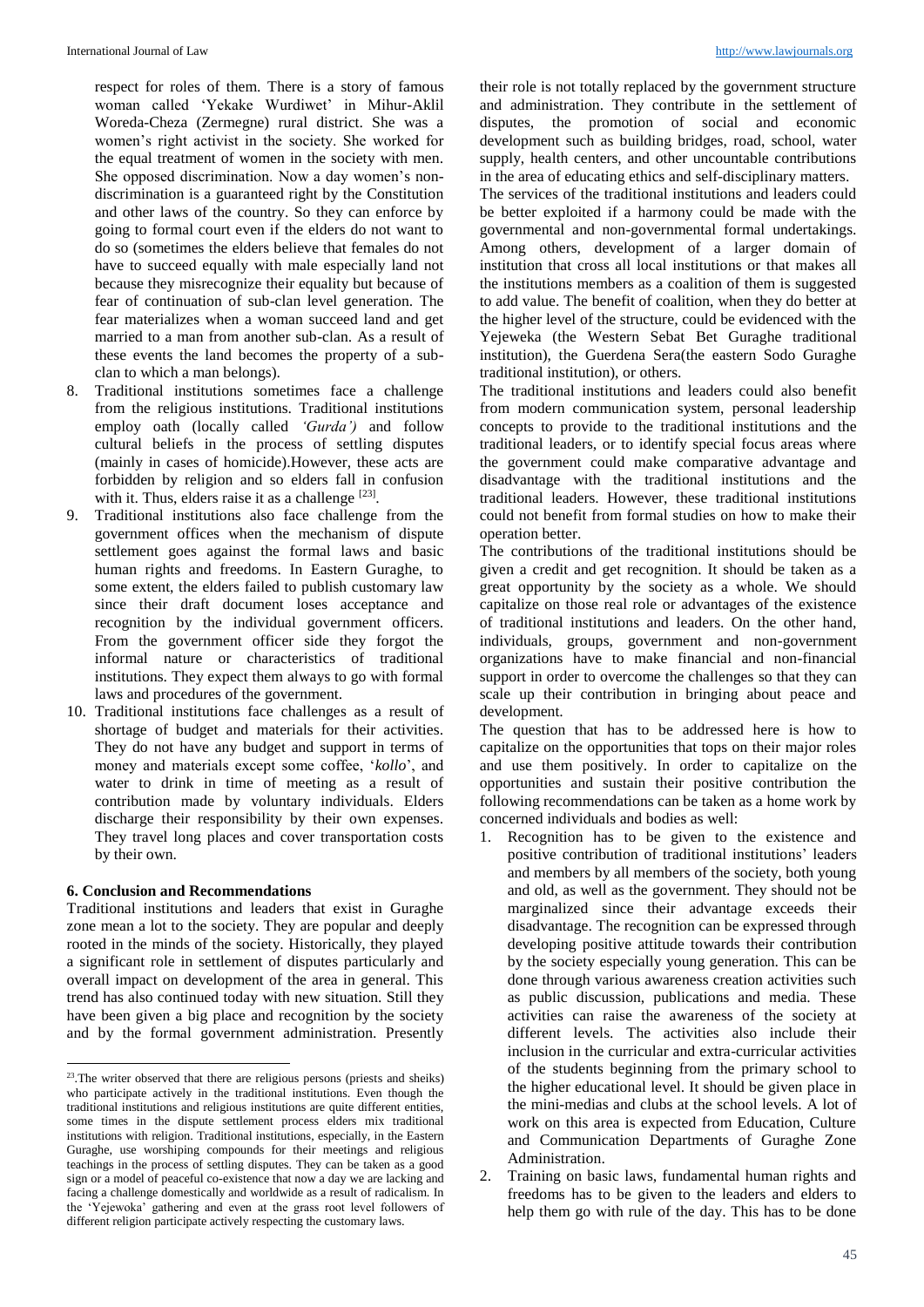by Guraghe Zone Justice Department and High Court and the respective offices at the bottom in collaboration with interested organs, groups and individuals. And also training to personnel and officials who have relationship with the traditional institutions has to be given on the issues such as the nature, contribution and limitations of the later.

- 3. Material and financial support has to be made such as chair, table, other office materials, and allowances at least for the leaders when they travel a long distance to encourage them. Then the traditional institutions and leaders have to be encouraged to convene on their historical places in order to preserve the traditional and touristic value attached to the place. The Cheha Woreda and '*Yejoka*' kebele(district) has to do more in making the traditional place attractive to the leaders and elders and to visitors as well. The historical place '*Yejoka*' has to be cultural and tourist site and has to be open for tourists by providing important services there.
- 4. The Ministry of Federal Affairs and corresponding offices in the region and Guraghe Zone has to take the traditional institutions as opportunities and examples (models) of coexistence, tolerance, appreciation of diversity between people and followers of different religion. This value has to be promoted and transferred to the new and next generation.
- 5. The leaders and elders have to make the room to the youths and women in their activities to transfer the tradition to the next generation.
- 6. Like the western Guraghe Customary law-Kitcha, the customary law of Eastern Guraghe (Sodo Gordena Sera) has to be published. In addition, the procedural rules not included in above substantive laws have to be also reduced to writing and published to transfer them to next generation. This should not affect the informal nature of traditional institutions. The traditional institution need to have its own disciplinary rules and procedures for those who do not serve the society truly and fairly. The leaders themselves have to respect the customary laws and stand for the observance of it. The amendments made to the customary laws and important decisions made at least at the highest level have to be reduced to writing in order to be consulted and referred to by the people and transferred to next generation. For example, the monetary compensation for murder provided in the 1999 customary law-Kitcha has been amended. This has to be reduced to writing and communicated to the society.

## **7. References**

- 1. Tradition can be defined as something done or respected according to custom from generation to generation, or a belief or practice transmitted from one generation to another and accepted as authoritative, or a set of customs passed down over the generations, and a set of beliefs and values endorsing those customs. ( http://www.federo.com/pages/Role%20of%20 Traditional %20 Rulers.htm)
- 2. According to the definition given in  $6<sup>th</sup>$  edition of Oxford Advanced Learners Dictionary the word 'Alternative ', refers to "a thing that you can choose to or have out of two or more possibilities." Therefore, the word in this context is used as an adjective and refers to all permitted dispute resolution mechanisms other than

litigation, be it in court or administrative tribunal. Traditional institutions can be taken as one alternative.

- 3. Tefere Eshetu & Mulugeta Getu, Teaching Material on Alternative Dispute Resolution, under the sponsorship of Justice & Legal System Research Institute of Ethiopia, 2009, p.4.
- 4. According to the interview made with Weg Agezi(Chiza) from Geto Woreda the justification for their existence is that during earlier days of Guraghe history, where there was no government and organized administrative system, there were some sorts of injustice done by the individuals like taking the wife and property of another individual by force and even, recent stories indicate that there was high level of discrimination and coercion on some sections of the society in the area considered as servants. There were situations in which an individual is put to death for the survival of the other according to their belief.
- 5. Relevance of African Traditional Institutions of Governance, presented on the workshop named "Governance for a Progressing Africa", that took place in Addis Ababa, 2006, p.8.
- 6. Article 9(1) of the 1995 Federal Democratic Republic of Ethiopia (FDRE) Constitution in force at present provides that "the Constitution is the supreme law of the land. Any law, customary practice or a decision of an organ of state or a public official which contravenes this Constitution shall be of no effect". Article 34(5) of the same provided also that the "Constitution shall not preclude the adjudication of disputes relating to personal and family laws in accordance with religious or customary laws, with the consent of the parties to the dispute". In addition the Constitution on Article 41(9) imposes an obligation on the government by stating that" the State has the responsibility to protect and preserve historical and cultural legacies and to contribute to the promotion of the arts and sports". Furthermore, the Constitution on its cultural objectives provision on Article 91(1) imposes additional obligation on the government by stating that the "Government shall have the duty to support, on the basis of equality, the growth and enrichment of *cultures and traditions* that are compatible with fundamental rights, human dignity, democratic norms and ideals, and the provisions of the Constitution".
- 7. Article 3347(1) of the 1960 Ethiopian Civil Code provides the following: "unless otherwise expressly provided, all rules whether written or *customary* previously in force concerning matters provided for in this Code shall be replaced by this Code and are hereby repealed." However, this does not mean that the applications of customary laws are totally abolished by these new enactments. Rather they are legalized in a sense that the codes recognized the importance of customary norms of the society in two ways. One: by directly incorporating the prevalent customary norms in the codes like in the family, succession and property laws. On the other hand sometimes direct reference had been made to those customary laws of the society as long as they are not contrary to the prevalent laws, like formation of marriage and interpretation of contract. For instance Article 14 of the present Southern Nations, Nationalities, and Peoples Regional (SNNPR) State Family Code Proclamation Number 75/2004 recognizes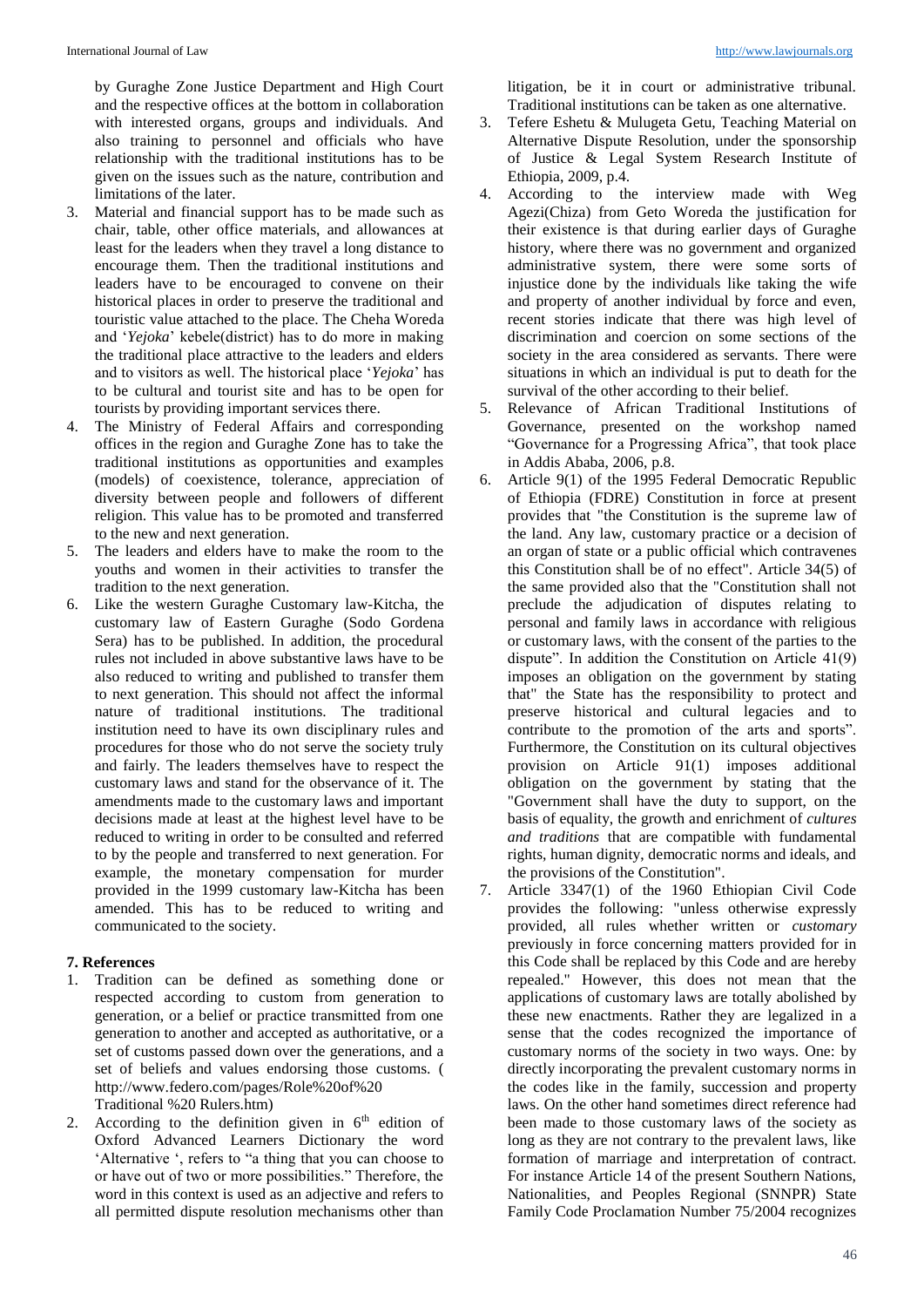the conclusion of marriage according to the custom of the community in which a man and a woman live or belong or one of them belongs to. In addition, Article 1713 of the 1960 Ethiopian Civil Code provides the following: "the parties shall be bound by the terms of the contract and by such incidental effects as are attached to the obligation concerned by *custom*, equity and good faith, having regard to the nature of the contract." And the SNNPR Land Use Proclamation No.110/2007 mandatorily urges the courts to refer land cases to Committee called land use committee before hearing land disputes before court. Most of the time and the majority of the members of the committee are leaders and elders of traditional institutions at that specific place or district. This is because it is believed that leaders and elders of the traditional institutions do have the knowledge of the source of conflict, to which the land belongs and the disputant parties accept mostly the solution proposed by them.

- 8. As per Article 37 of the FDRE Constitution, courts are the primary institutions empowered to settle disputes, but by no means are the only institution with adjudicative power. Article 78(5) of the FDRE Constitution provides that "Pursuant to Sub-Article 5 of Article 34 the House of Peoples' Representatives and State Councils can establish or give official recognition to religious and customary courts. Religious and Customary courts that had state recognition and functioned prior to the adoption of the constitution shall be organized on the basis of recognition accorded to them by this constitution". And Article 34(5) of the same Constitution provides that "This constitution shall not preclude the adjudication of disputes relating to personal and family laws in accordance with religious or customary laws, with the consent of parties to the disputes. Particulars shall be determined by law". In addition Article 14(2) (m) of Charities and Societies Proclamation No.621/2009 give recognition for the promotion of conflict resolution or reconciliation through the establishment of charities and societies.
- 9. Yirga Gebre Direta (Azmatch), Participatory Conflict Management/Resolution Mechanisms (The use of Elders in the Guraghe zone) (Draft), Sponsored and Financed by Peace and Development Committee, November, 2007, Addis Ababa, Ethiopia, P.9.
- 10. The by-law-'Kitcha', after it was endorsed by 8 bigger families of the Sebat-Bet Guraghe society, was first published in. The by-law has 16 chapters and 43 articles. Now a day, amendment provisions form part of the by-law, 1998.
- 11. A traditional judge or leader of a sub-clan in particular area. Different types of traditional judges have been defined under Article 29 of Sebat-Bet Guraghe Customary law called *Kitcha*. Those traditional judges who know and have experience of substantive and procedural rules of customary law called as *ye Kitcha dane* who sit at the supreme *Yejeweka* level.
- 12. It doesn't include the traditional institution structure of Endegagn kifle Hizb/woreda of the society. They do have their own distinct structure and they do not participate in *Yejeweka*)
- 13. *Ferez Agegne* of Meskan people in the eastern part of Guraghe is considered as supreme like *yejeweka* of western Guraghe. Sodo people also sometimes use this supreme traditional institution setting for issues of common concern.
- 14. Meaning an agreement between the justice department and the citizens to work together.
- 15. A special emphasis is given in case of homicide. Even if the formal court put the criminal in jail, the society and the penalized individual do not believe that the issue get final solution. To get final settlement, it has to go through traditional procedures and beliefs. After the involvement of elders, traditional ceremony and compensation made through traditional procedure and laws, that the issue will get final settlement. Now a days the compensation that is going to be paid to the families of the injured for first degree homicide (traditionally called as *'mura'*) reached to 80,000 Ethiopian birr as a result of decisions made by the covenants of 'Yejoka' by amending 30,000 Ethiopian birr compensation for blood provided in Article 24(1) of the customary law- 'Kitcha'. However, previously in near past time (in time of Dergue regime-before 1991) it was 300 Ethiopian birr and dramatically increased since then according to the interview made with the elder Weg Agezi (Chiza) from Geto Kifle Hizb (Woreda).
- 16. Article 9(4) of the FDRE Constitution, 1995.
- 17. Article 12(1) of Proclamation No.110/2007 provides that when dispute arises over rural land holding right, the case shall be brought to kebele land administration committee. The committee shall let the dispute be resolved by negotiation and arbitration through local elders set by the choice of the two parties. Any party dissatisfied by the decision of elders can appeal to the ordinary court that extends from the first instance court to the Supreme Court cassation division of the region and Federal as well. '*Kebele*' means a place that indicates a particular district.
- 18. These three types or degrees of homicide considered as crime by the traditional institutions both in the eastern (Gordena Sera) and western (Yejoka-Kitcha) part of the society-we can refer it from Article 24 of the Western Guraghe Customary law-Kitcha.
- 19. You can also refer it from Article 26(2) of the Guraghe Customary Law-Kitcha (1998).
- 20. The meaning in Amharic language is called as *'Lejib Asalifachihu Atistun'*.
- 21. Article 41 of the FDRE Criminal Code provides that punishments are not transmissible to another person. They operate to the benefit or to the detriment of solely of the person to whom it attach, 2004.